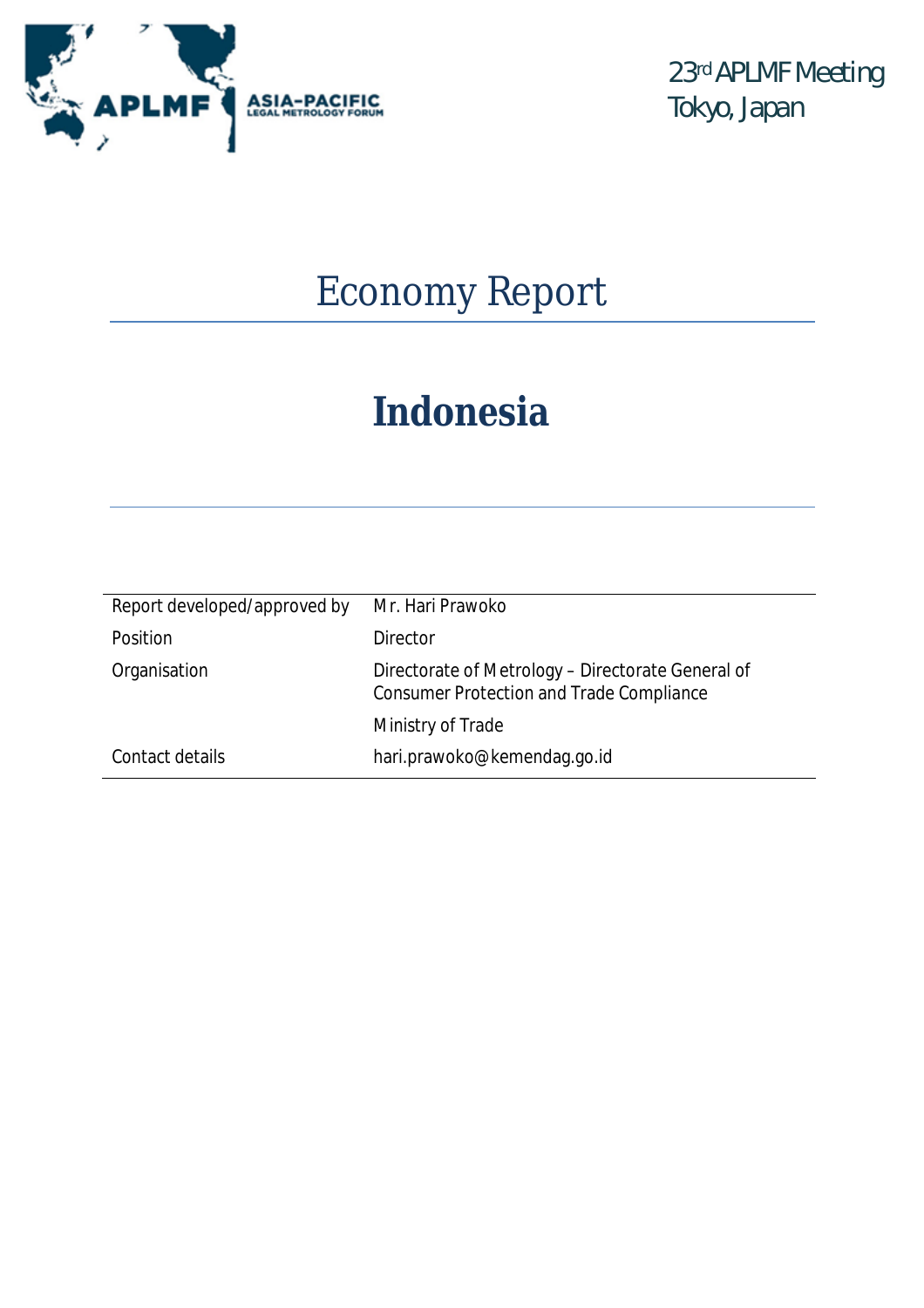# **SECTION 1 – Organisation and structure for metrology**

## **Organisation Structures**

| <b>Specialty</b>     | <b>Scientific Metrology</b>                                                                             | <b>Legal Metrology</b>                           |
|----------------------|---------------------------------------------------------------------------------------------------------|--------------------------------------------------|
| Organisation         | Indonesian Institute of Science (LIPI)                                                                  | Ministry of Trade                                |
| <b>Business Unit</b> | Center of Metrological Research of LIPI                                                                 | Directorate of Metrology                         |
| Head                 | Mego Pinandito                                                                                          | Hari Prawoko                                     |
| Location             | LIPI Pusat Sasana Widya Sarwono<br>(SWS), Jalan Jenderal Gatot Subroto 10,<br>Jakarta 12710 - Indonesia | Jalan Pasteur No.27 Bandung 40171 -<br>Indonesia |

Relevant organizations

- National Standardization Body (BSN) develop and foster standardization activities in Indonesia
- National Accreditation Committee (KAN) establish accreditation and to give consideration and advice to the National Standardization Body (BSN) in establishing accreditation and certification system
- National Nuclear Energy Agency of Indonesia (BATAN) ionizing radiation metrology (mostly related to medical application)

## **International arrangements and engagement**

#### **Indonesia on hosting MEDEA Training Course on Mass Standards**

Directorate of Metrology (DoM) was the host of MEDEA Training Course on Mass Standards on  $30^\mathrm{th}$ August (Tue) to 1<sup>st</sup> September (Thu), 2016, in Jakarta, Indonesia.

This training course is designed for verification officers, laboratory personnel and scientists who calibrate and/or verify standard weights in accordance with OIML Recommendation R 111: 2004 "Weights of classes  $E_1$ ,  $E_2$ ,  $F_1$ ,  $F_2$ ,  $M_1$ ,  $M_1$ ,  $M_2$ ,  $M_2$ ,  $M_2$ , and  $M_3$ ". This course targets participants who deal with weights in the middle and lower classes (such as  $F_2$  and  $M_{1-3}$  specified in R 111).

Organized by PTB and APLMF, the training was held and supported by National Metrology Institute of Japan (NMIJ). The training course was composed of both lectures and practical activities. The Topics of lecturers consist of outline of mass standards, treatment of measurement uncertainty, technical requirements based on R 111, and practical procedure for calibrating/verifying standard weights. Practical season was done by demonstrating how to calibrate standard weights based on the reference procedure recommended by R 111 using a precise balance.

Participants came from Bangladesh, Bhutan, Cambodia, Indonesia, Kazakhstan, Malaysia, Mongolia, Myanmar, Papua New Guinea, Philippines, Sri Lanka, Thailand, and Vietnam.

This course provides participants with the knowledge and skills to:

- Understand the role of mass standards for scientific and trade measurements within an economy,
- Identify the important requirements for standard weights based on OIML R 111,
- Understand proper operating/environmental conditions for calibrating/verifying standard weights,
- **IDENTIFY Solution** sources of measurement uncertainties, and
- Calibrate or verify standard weights in accordance with the procedures specified in OIML R 111.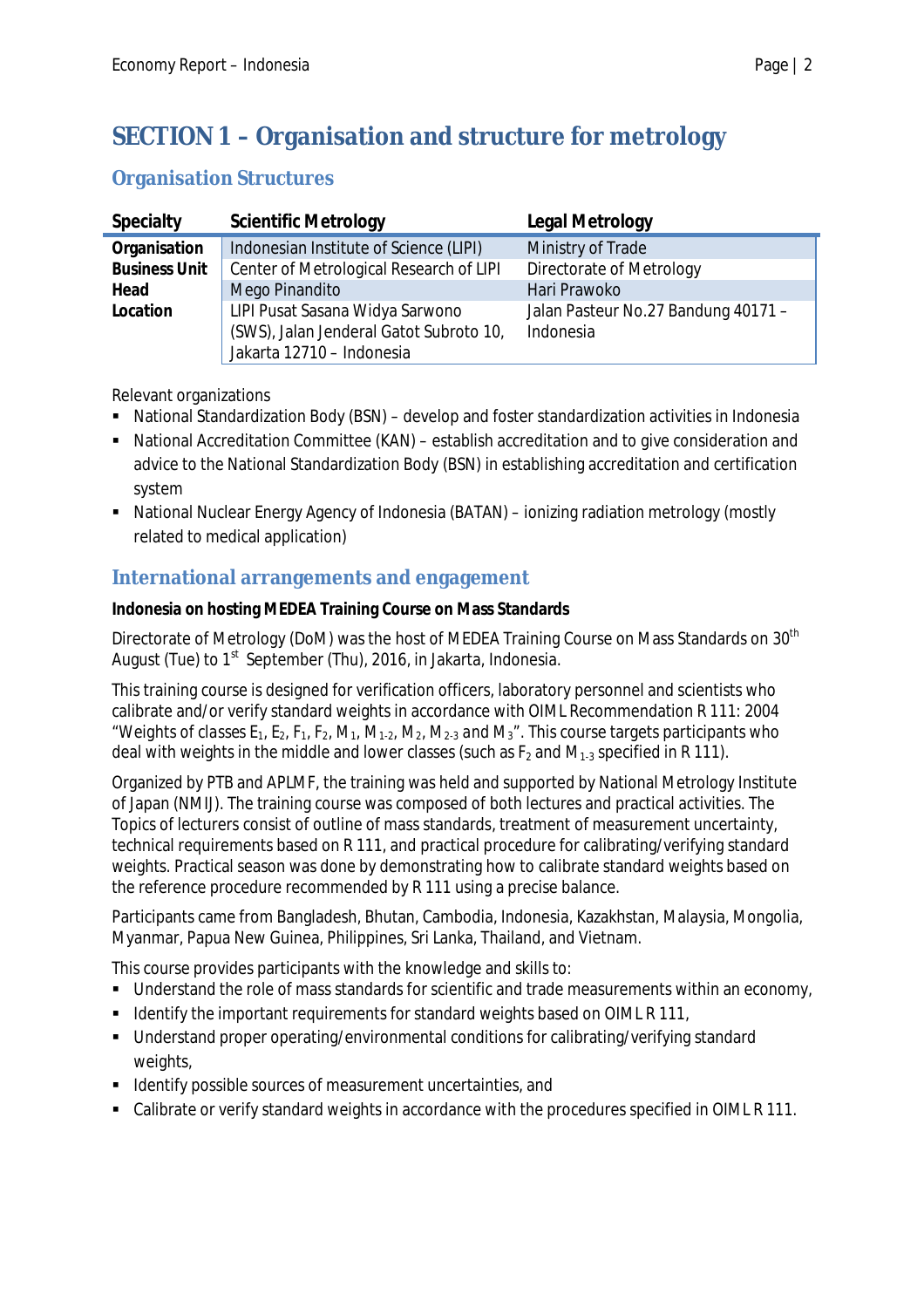# **SECTION 2 – Key activities of 2015/16**

## **Protecting consumers**

#### **National Seminar on Metrology**

In order to increase public awareness of the role of legal metrology and to celebrate world metrology day in Indonesia, Directorate of Metrology have organized a National Seminar on Metrology 2016. The topic of national seminar is *"Metrology role to improve the quality and competitiveness of national products in order to increase the economic growth"*. It was held on 24 May 2016, in Jakarta.

The purposes of the seminar are:

- **Increasing knowledge and awareness of the role of legal metrology;**
- **IMPROVING PERFORMANCE OF the national legal metrology activities;**
- Harmonizing program of legal metrology between central government and local government;
- Mapping or identifying constraints and problems faced by local government to implement the program of legal metrology and find solutions.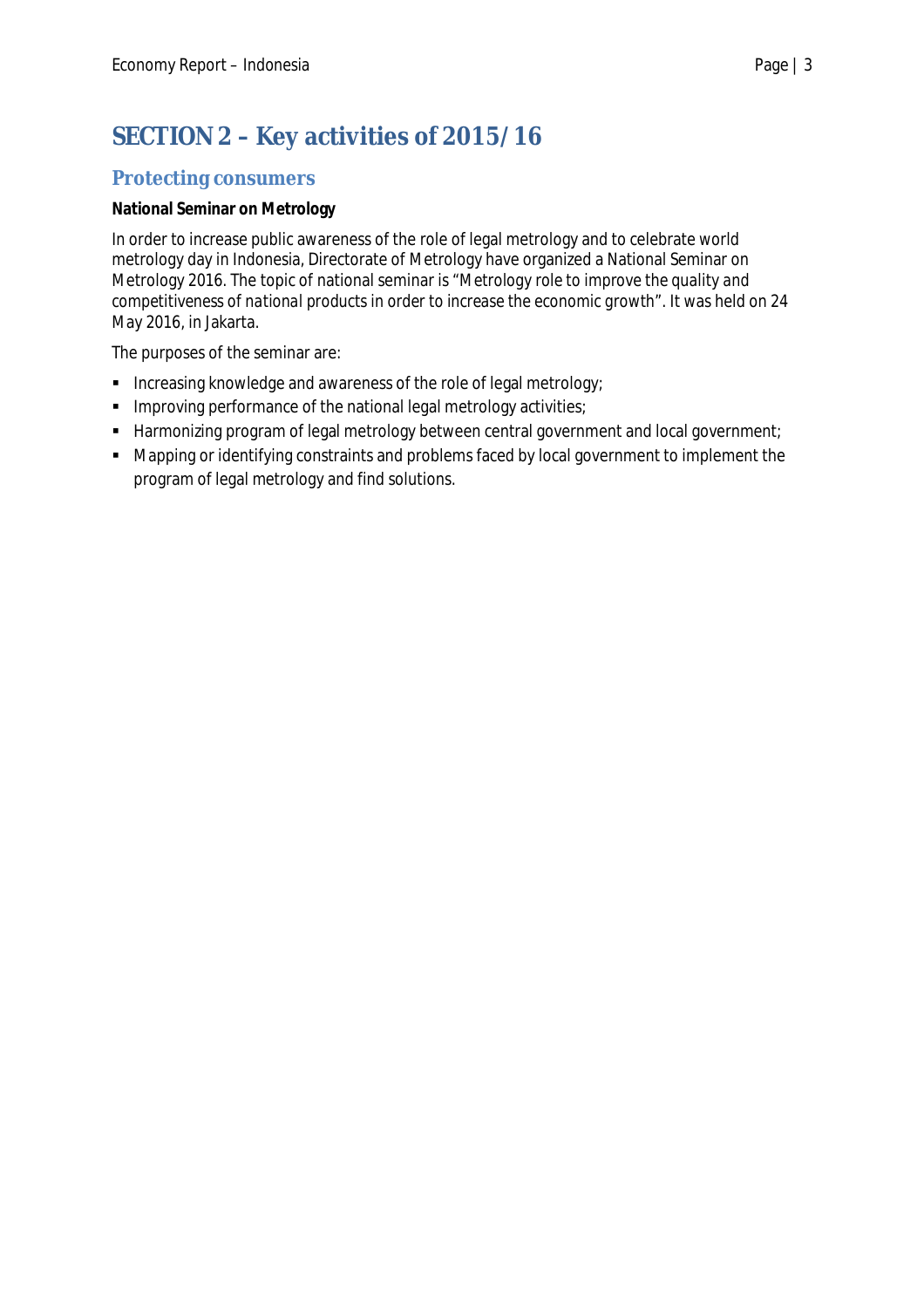## **SECTION 3 – Future focus**

## **New initiatives planned (next 1-2 years)**

#### **Legislative Changes**

Legal metrology activities in Indonesia are stipulated by the Law on Legal Metrology No.2/1981, aimed to protect public interest by ensuring the measurement and legal confidence.

Indonesia is still in progress to amend metrology law, the draft has been discussed involving 16 related ministries/institutions and now in a harmonization stage in Ministry of Law and Human Rights before to be discussed in the parliament.

The need for amendment of metrology law is motivated by the following:

- The restructuring of the National Metrology System:
	- Expansion of law scope, goals, direction and reach settings
	- The adjustment of the National Metrology System in line with the provisions of international and applicable legislation
	- Enhancements and addition of definitions
- Calibration activities and transfer of authority.
- Development of metrological human resources, competency standards, and professional ethics.
- **Enhancing market surveillance.**
- Public participation.
- **•** Metrology information system.
- Sanctions.

#### **Division changes in governmental affairs**

Metrology activities in Indonesia will be affected and changed significantly since Law No. 23: 2014 on Regional Government taking into a force. The significant change is on legal metrology activities such as initial and subsequent verification and supervision are no longer provincial government authority. It becomes Regent/City Government authority. Thus, it will affect the verification of legal measuring instruments.

#### **Academy of Metrology**

Following success on conducting scholarship programs on metrology and instrumentation diploma, recently in 2016, the program has been independently under Academy of Metrology (Akmet). Akmet get subsidies from the government for 50 students for the enrollment of 2016.

The program is expected to inspire other colleges to open the same major to accept more students, and to answer challenges and the needs of metrological human resources in the future.

#### **Acquisition of interferometer**

As an effort to reach a highest traceability in length standard, Directorate of Metrology (DoM) has already acquired interferometer instrument as a standard comparator for length measurement.

Specification of the instrument:

| Product:              | Renishaw XL-80 Laser           |
|-----------------------|--------------------------------|
| Serial Number:        | 950F28                         |
| Date of calibration:  | 20 <sup>th</sup> November 2015 |
| Vacuum wavelength:    | 0.6329905770 $\mu$ m ±0.05 ppm |
| Equivalent frequency: | 473612829.2 MHz                |